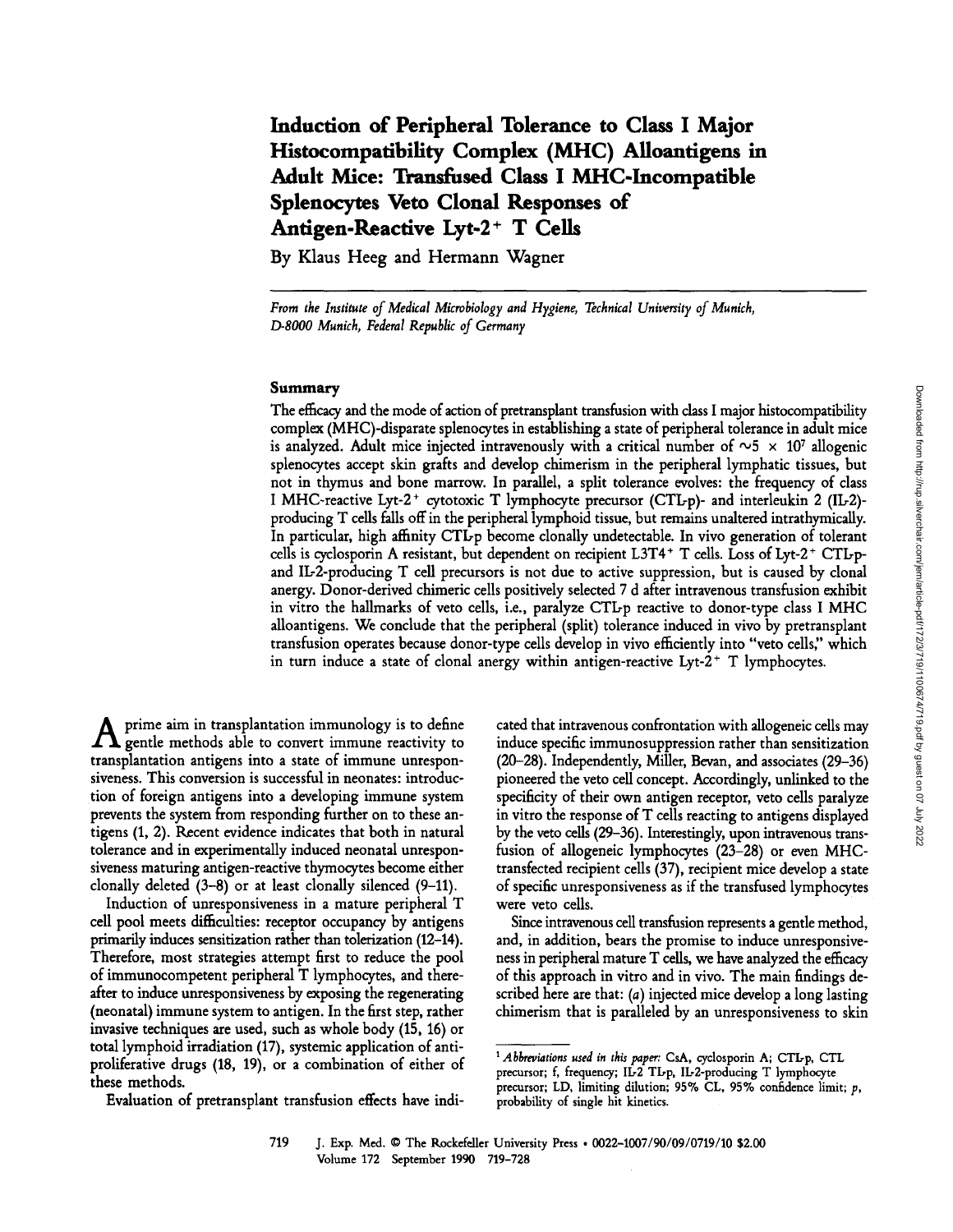allografts; (b) injected mice display <sup>a</sup> state of split tolerance (i.e., peripheral but not intrathymic CTL precursors  $(CTLp)^{1}$ bearing high affinity tolerogen-reactive TCRs are clonally silenced); (c)  $L3T4$ <sup>+</sup> recipient T cells are necessary for tolerance induction; and (d) donor-derived lymphocytes isolated from chimeric recipients display in vitro effective veto functions.

#### Materials and Methods

Mice. Breeding pairs of C57Bl/6 (B6) (H2K<sup>b</sup>IA<sup>b</sup>IE<sup>b</sup>D<sup>b</sup>),  $B6.C.H2^{bm1}$  (bm1) (H2K $^{bm1}$ A<sup>b</sup>IE<sup>b</sup>D<sup>b</sup>), B6.C.H2<sup>bm12</sup> (bm12) (H2KbIAbm'2IEbDb) mice were obtained from The Jackson Laboratory, Bar Harbor, ME. B10.BR (H2K<sup>k</sup>IAkIEkDk) and B10.A (H2KklAkIEkDd) mice were purchased from OLAC, Blackthorn, UK. CB17 (H2K<sup>4</sup>IA<sup>d</sup>IE<sup>d</sup>D<sup>d</sup>) mice were bred in the animal facility of the Ulm University. The mice were used at an age of 8-12 wk.

Reagents. Human rIL-2 was a kind gift from Eurocetus, Amsterdam, The Netherlands (batch no. LP-370B). Con A was obtained from Pharmacia Fine Chemicals, Uppsala, Sweden. Cyclosporine A (CsA) was generously provided by Dr. Borel, Sandoz AG, Basel, Switzerland. CsA (1 mg) was dissolved in 100  $\mu$ l C<sub>2</sub>H<sub>5</sub>OH and  $20 \mu$ l Tween 80 (Sigma Chemical Co., Munich, FRG). A stock solution (1 mg/ml) was prepared by adding 880  $\mu$ l PBS. Mice received 20 mg/kg body weight daily intraperitoneally. Selected rabbit low-tox complement was purchased from Cederlane, Hornby, Canada. Rat IgG was purchased from Sigma Chemical Co. PEcoupled streptavidin was from Becton Dickinson & Co., Heidelberg, FRG.

mAbs. FITC-conjugated anti-Lyt-2 antibodies and biotincoupled anti-L3T4 and antiThy-1.2 antibodies were obtained from Becton Dickinson & Co., and used for cell sorter analyses. Hybridomas GK-1.5 (anti-L3T4, a kind gift from Dr. Fitch, University of Chicago), 53-6.72 (anti-Lyt-2 ; American Type Culture Collection, Rockville, MD), HO-13-4 (antiThy-1.2; American Type Culture Collection), and 34-4-20S (anti-H2D<sup>d</sup>; American Type Culture Collection) were grown as ascites. mAbs were purified from ascites fluid using standard methods (38). Anti-D<sup>d</sup> antibodies were coupled with FITC to <sup>a</sup> FITC/protein ratio of <sup>2</sup> using the method of Goding (39) .

Cell Staining and Cytofluorometry. For analyses,  $2-5 \times 10^5$  cells were incubated with the respective mAb for 30 min at 4°C. Thereafter, the cells were washed twice with PBS, and, when necessary, <sup>a</sup> second incubation with PE-coupled streptavidin was performed . Subsequently, the cells were fixed with paraformaldehyde.  $1-3 \times$ <sup>104</sup> cells were analyzed with an Epics V cell sorter (Coulter Immunology, Hialeah, FL) . Cells were gated on forward angle light scatter, and the green (FITC) and red (PE) fluorescence was recorded. For cell sorting, <sup>10</sup>' cells were stained and sorted according their fluorescence intensity. The purity of the sorted population exceeded 98% when reanalyzed .

Complement Lysis. Splenocytes (10'/ml) were incubated for 30 min on ice with the respective antibody. After washing twice with PBS, the cells were incubated at 37°C with a 1:10 dilution ofrabbit low-tox complement (Cederlane) for 30 min. This procedure was repeated twice. Cell sorter analyses revealed that the efficacy of complement lysis was >98%.

Cell Preparation. Thymi and spleens were removed aseptically and then teased. The cell suspension was freed from erythrocytes by <sup>a</sup> brief incubation in NH4C1. Spleen cells were always passed over <sup>a</sup> nylon wool column.

Limiting Dilution Cultures. Limiting dilution (LD) cultures were

set up as detailed elsewhere (40). Briefly, replicates ( $n = 16$ ) of graded numbers of responder cells were cultured together with 3  $\times$  $10<sup>5</sup>$  irradiated (12 Gy) stimulator cells in 200  $\mu$ l of medium. Culture medium (Click/RPMI; Biochrom, Berlin, FRG) was supplemented with 10% heat-inactivated FCS (Biochrom), <sup>10</sup> mM Hepes buffer, 2 mM glutamine,  $5 \times 10^{-5}$  M mercaptoethanol, 1  $\mu$ g/ml indomethacin, and antibiotics. Note that LD cultures for the estimation of CTLp frequencies were supplemented with <sup>20</sup> U/ml rIL-2, while in LD cultures for the determination of IL-2 producer T cells, 10% WEHI-3 and 10% P388-Dl supernatant (41) was added.

Assay for IL2 Activity and Cytotoxicity. IL-2 activity in the supernatant of LD cultures was assayed after restimulation with 2  $\times$  $10<sup>5</sup>$  irradiated (100 Gy) (41) stimulator cells using a colorimetric assay (41, 42). The <sup>51</sup>Cr release assay was performed as described (40).

Statistical Analyses. In LD analyses, all cultures generating cytotoxicity or containing IIr2 exceeding the mean values plus three times the SD of cultures containing only stimulator cells were considered positive. Calculation of frequencies  $(f)$ , 95% confidence limits of the frequencies (95% CL), and probabilities of single hit kinetics  $(p)$  were performed as described  $(40)$ .

Skin Grafting. Mice were anesthetized with pentobarbital (0.6 mg/10 g mouse weight). Tail skin grafts  $(5 \times 5 \text{ mm})$  were then transplanted onto the left chest wall according to the method of Brent et al. (43). Skin grafts were scored for viability three times <sup>a</sup> week.

#### Results

Transfusion with MHC Class I-Disparate Splenocytes Alters TCell Reactivity. Upon intravenous injection of spleen cells from bml mice into adult B6 recipients, the in vivo and in vitro reactivity of recipient mice changes dramatically. The majority of B6 recipients receiving  $5 \times 10^7$  allogeneic bm1 spleen cells tolerated bm1 skin grafts for  $>4$  wk. As detailed in Fig. 1  $A$ , the cell number injected was critical for the induction of unresponsiveness in vivo. In vitro, the frequency of anti-bml-reactive CTLp in the recipient spleen dropped from 1:513 (control) to 1:10,500 within 8 d (Fig. 1 B). This frequency reduction compares well with the loss of antigenreactive CTLp observed in neonatally induced tolerance to class I MHC antigens (9-11). Reduction of anti-bm1-reactive CTLp occurred rapidly within <sup>24</sup> h, peaked at day 10-20, lasted for at least 4 wk (Fig. <sup>1</sup> C), and was antigen specific, since the frequency of third party-reactive CTL-p remained unaltered (data not shown). Fig. <sup>1</sup> D further details that the selective reduction of anti-bml-reactive T cells was not confined to CTLp, but also included anti-bm-l-reactive II, 2-producing T cells. Using cell sorter-purified Lyt-2+ T cells from recipient mice, we found that it is this subset that developed specific unresponsiveness (vide infra). Essentially similar results were obtained in the B10.A  $\rightarrow$  B10.BR combination (H-2D<sup>d</sup> difference).

Not Thymic, but Peripheral CTLp Become Affected. Next, the frequency of anti-bml-reactive purified thymic Lyt-2+ L3T4<sup>-</sup> T cells was compared with that of peripheral T cells 7 d after intravenous injection of  $5 \times 10^7$  bm1 spleen cells into B6 recipients. While in peripheral T cells, the frequency of anti-bm1-reactive CTL-p was reduced to  $\sim$ 18% of the con-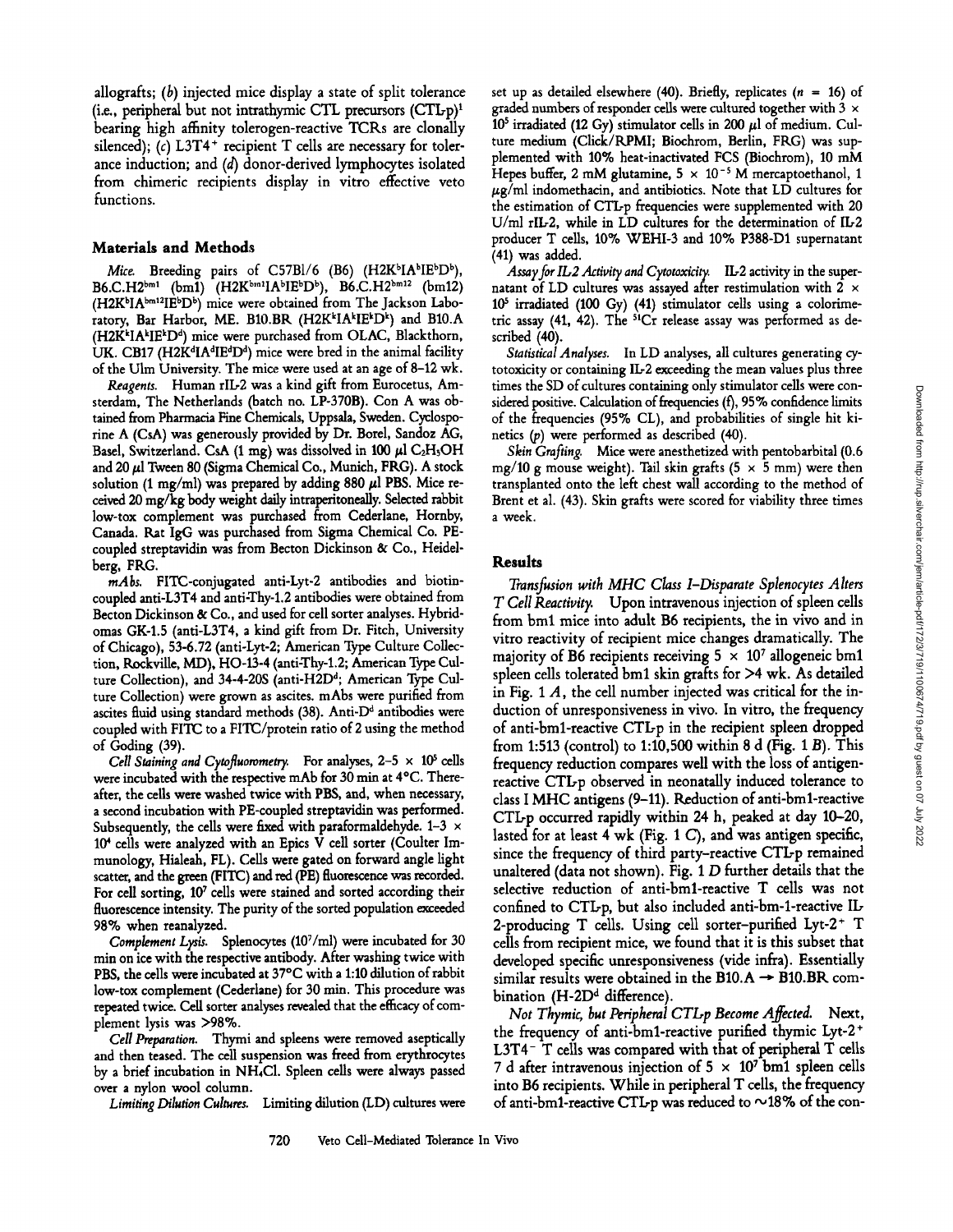

Figure 1. (A) Skin graft survival after injection of allogeneic spleen cells. B6 mice  $(n = 10 \text{ per group})$  were injected intravenously with the indicated numbers of allogeneic (bm1) spleen cells. 1 d later, the mice were grafted with bm1 tail skin grafts. Starting at day 7, the grafts were inspected three times a week. (B) Limiting dilution analysis of splenocytes from tolerant mice. B6 mice were injected intravenously with  $5 \times$ <sup>107</sup> bml spleen cells . 8 d later, nylon wool-nonadherent splenic cells were prepared and incubated with bml stimulator cells under limiting dilution conditions . After <sup>7</sup> d, cells of individual cultures were tested for lytic activity against bml blast target cells . The fraction of negative replicate cultures is plotted against the number of responder cells seeded.  $1/n =$  frequency,  $(n-n) = 95\%$  confidence limit of the frequency,  $p =$ probability of single hit kinetics). (C and D) Kinetics of frequency reduction. Bo mice were injected with  $5 \times 10^7$  bm1 spleen cells. After different time points, the frequency of bm1-reactive CTLp (C) or IL2 TLp (D) of splenic T cells was assessed in LD analyses. The frequency reduction is displayed as a fraction of the frequency of normal control mice .

trol (Fig. 2  $A$ ), the number of thymic CTL-p remained unaffected (Fig. 2 B).

We also analyzed whether the few remaining anti-bmlreactive CTLp in the peripheral T cell pool of tolerant B6 mice could be scored as high affinity or low affinity CTLp. To this, LD cultures were set up and clonally developing CTL colonies (probability for clonality >80%) were assayed for lytic activity towards bml targets in the presence or absence of blocking anti-Lyt-2 mAb (44). As detailed in Fig. 3  $A$ , <sup>7</sup> of 30 (23%) colonies from splenic T cells of normal B6 mice were able to lyse bml targets in the presence of Lyt-2 mAb, and thus have to be scored as T cells bearing high affinity TCRs (44). On the other hand, no high affinity anti-bmlreactive CTLp were found in the spleen of tolerant B6 mice. (Fig.  $3 B$ ).

In Vivo Tolerance Induction of Lyt-2<sup>+</sup> T Cells Is  $L3T4$ <sup>+</sup> T Cell Dependent, but CsA Resistant. In vivo injection of L3T4-, Lyt-2-, or even Thy-1.2-depleted splenic bml cells into B6 recipients was almost equally effective in causing a selective loss of anti-bml-reactive CTLp (Fig. 4) . On the other hand, recipient L3T4<sup>+</sup> T cells were necessary for in vivo induction of tolerance. Thus, B6 mice injected intraperitoneally with <sup>2</sup> mg of anti-L3T4 mAb to deplete their L3T4+ T cells (45-47) retained their ability to reject bml skin grafts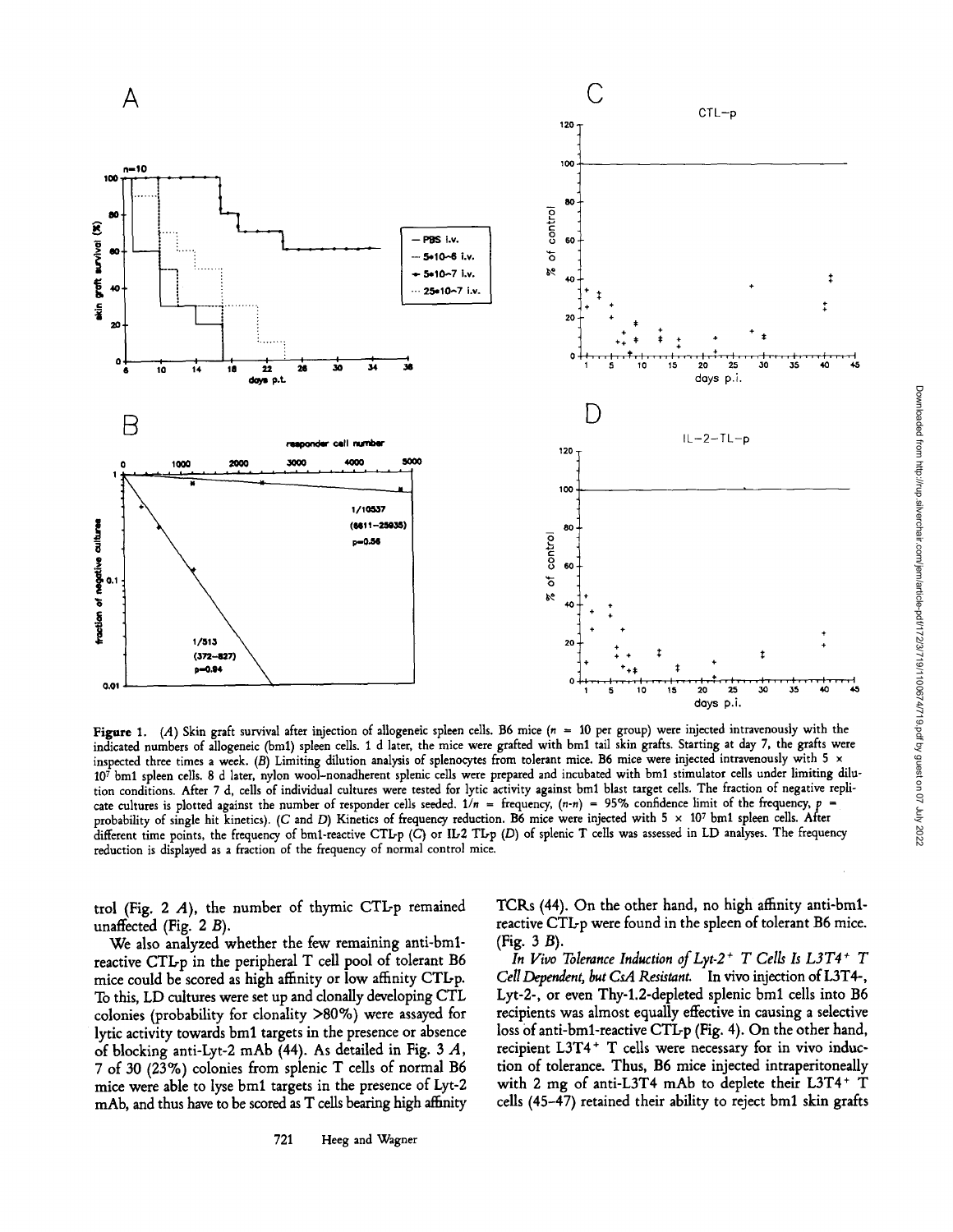

Figure 2. Frequency analysis of splenic T and mature thymocytes in tolerant mice. Splenic T cells  $(A)$  and cell sorter-purified Lyt- $2+L3T4$ - mature thymic T cells (B) from normal (+) and tolerized (') (7 <sup>d</sup> after intravenous injection of bml spleen cells) B6 mice were stimulated under LD conditions with bml stimulator cells. After 7 d, the LD cultures were tested for lyric activity against bm1 blast target cells. The fraction of negative cultures is plotted against the number

of responder cells seeded .

(Fig. 5), and the frequency of anti-bm1-reactive  $CTLp$  was altered only marginally (Table 1). These results cannot be explained by the assumption that donor L3T4+ T cells in the inoculum were critical for tolerance induction, since L3T4+ T cell-depleted splenocytes are effective in inducing CTIrp reduction (Fig. 4). Thus, these results imply that recipient L3T4+ T cells are essential for tolerance induction.

CsA inhibits not only lymphokine transcription and secretion in T cells (48), but also TCR-mediated signals downstream from IL-2R expression during primary activation of resting T cells (40, 49, 50). Since induction of tolerance is antigen specific at the clonal level, and thus likely to be channeled via the TCR/T3 complex, we anticipated that CsA would interfere with tolerance induction in the model system studied here. However, the results given in Table 2 clearly demonstrate that the mechanism of tolerance induction by transfusion with class <sup>I</sup> MHC-incompatible spleen cells in adult mice is CsA resistant.

Both Donor and Recipient T Cells Are Clonally Silenced, and Donor Lymphocytes Veto the Reactivity towards Their Own Class *I MHC Antigens.* Using an FITC-labeled H-2D<sup>d</sup> mAb, we analyzed the state of chimerism in the B10.A  $\rightarrow$  B10.BR mouse combination. While in bone marrow or thymus no donor cells were found (Table 3), significant numbers (3-9%) of D<sup>d</sup>-positive B10.A donor cells were detected for up to 20 d in the spleen of recipient B10.BR mice (Table 3, Fig. 6). About 50-60% of these donor cells expressed the Thy-1.2 T cell marker (Table 3).

Upon depletion, by cell sorting, of donor cells from the spleen of tolerant mice, the recipient B10.BR T cells remained unresponsive towards donor-type stimulator cells (Table 4). Thus, unresponsiveness of recipient T cells is not due to active suppression by donor T cells, but represents <sup>a</sup> state of unresponsiveness due to either functional or clonal deletion. This type of result also extends to donor-derived B10.A lymphocytes from tolerized mice. As detailed in Table 5, B10.A cells positively selected from chimeric (tolerant) mice contained  $\sim$ 10-fold reduced frequencies of antirecipient (D<sup>k</sup>)reactive CTL-p.

Even though donor lymphocytes were found to be tolerant, i.e., clonally depleted for antirecipient (anti- $D<sup>k</sup>$ )-reactive CTL<sub>p</sub>, the very same cells efficiently suppressed the primary activation of CTIrp with reactivity to donor class <sup>I</sup> MHC antigens; i.e., expressed veto cell function. For example, when B10.A (donor) cells that were positively selected from spleens of \$10.BR (recipient) mice 7 d after intravenous injection of B10.A spleen cells were subsequently mixed at <sup>a</sup> ratio of 1:1 with normal B10.BR splenic responder cells, and thereafter cocultured at limiting dilution with  $3 \times 10^5$  irradiated B10.A stimulator cells, <sup>a</sup> biphasic LD curve is obtained. At high cell input  $(>1,000$  veto cells), the frequency of anti-B10.A-reactive CTL-p is effectively reduced (Fig.  $7 \text{ } A$ ; Table 6, biphasic curve II), while at low cell numbers (<1,000 cells), the frequency remained unaltered (Fig.  $7 \text{ Å}$ , biphasic curve I). Thus, as few as 1,000 veto cells are sufficient to block in LD cultures the primary activation of naive B10.BR  $CTLp$ reactive to MHC antigens also expressed on veto cells. This suppression was antigen specific, since the reactivity to thirdparty antigens was not affected (Fig. 7 B; Table 6). Donorderived B10.A cells from chimeric mice appear to be enriched for veto function, because B10.A cells from normal mice failed to suppress anti-B10.A responses in vitro (Table 6).

### Discussion

The results described here will be discussed in the context of pretransplant transfusion effects (20-28), the veto cell Downloaded from http://rup.silverchair.com/jem/article-pdf/172/3/719/1100674/719.pdf by guest on 07 July 2022

Downloaded from http://rup.sliverchair.com/jem/article-pdfl172/3/719/1100674/719.pdf by guest on 07 July 2022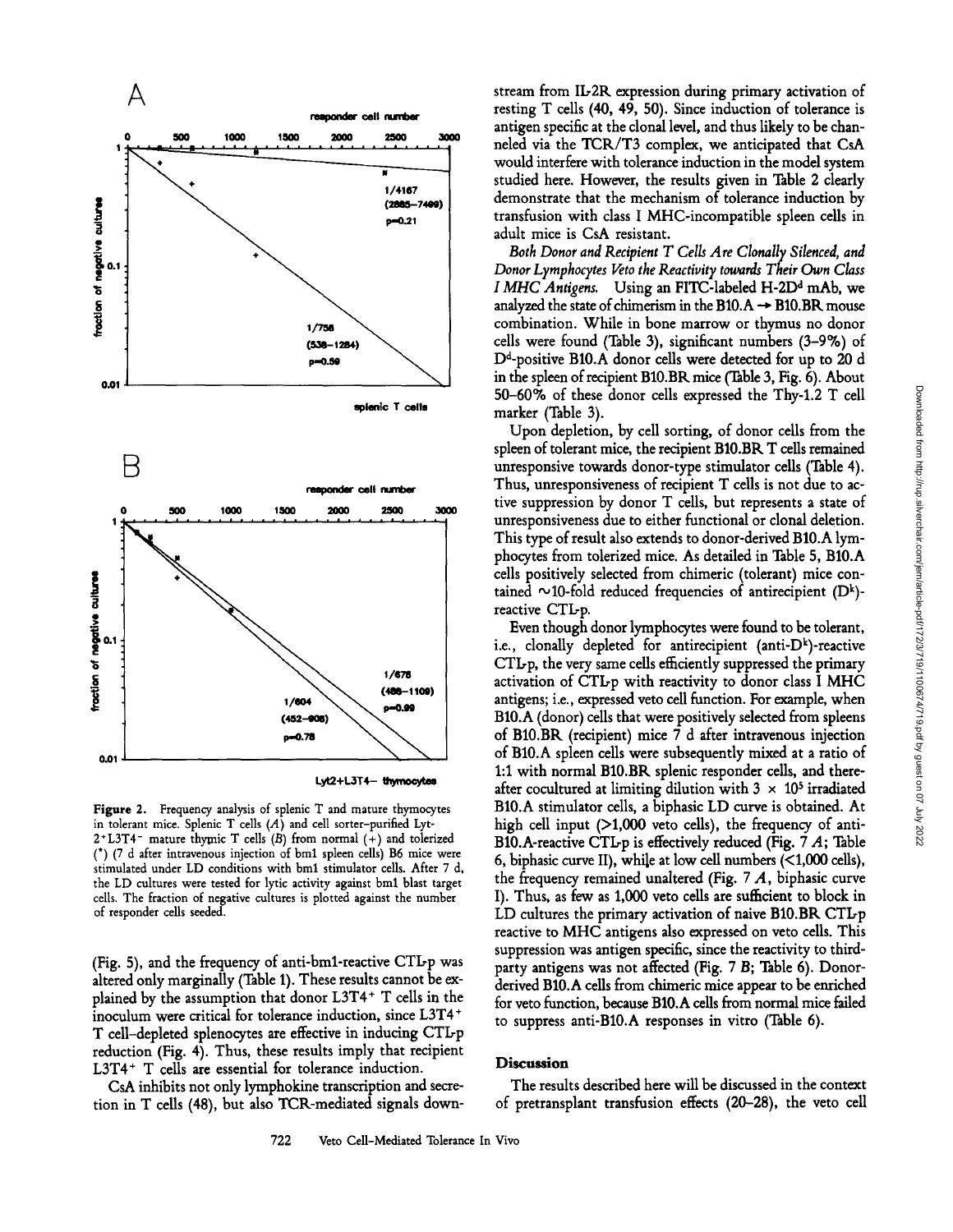

B

Figure 3. High affinity CTL become tolerized . A LD analysis of control  $(A)$  and tolerized (day 7)  $(B)$ splenic T cells was set up. After <sup>7</sup> d, the LD cultures were split and tested against bml blast target cells in the presence or absence of blocking anti-Lyt-2 antibodies. The lytic reactivity of individual colonies displaying a high probability 40 50 60  $\pi$ -a.l. (>80%) of clonality is plotted. The lines represent the statistical cut-off

Figure 4. L3T4 $^{-}$ , Lyt-2 $^{-}$ , and Thy-1.2 $^{-}$  splenic bm1 cells induce selective reduction of CTLp. B6 mice were injected with  $5 \times 10^7$  bm1 splenocytes or splenocytes depleted for Thy-1.2<sup>+</sup>, Lyt-2<sup>+</sup>, or L3T4+ cells, or irradiated bml splenocytes. After 1200 7 d, the number of bm1-reactive CTLp was enumerated.

phenomenon first described by Miller and associates (29-36), and the concept of peripheral tolerance as opposed to tolerance induced by intrathymic clonal deletion of antigen-reactive T lymphocytes (1-11) . We show here that after intravenous injection of <sup>a</sup> critical number of allogeneic class <sup>I</sup> MHCincompatible donor lymphocytes, recipient mice accept donor type skin grafts for >30 d. This state of unresponsiveness is paralleled by a state of chimerism in peripheral lymphatic tissues, but not in bone marrow or thymus. This split chimerism correlates with <sup>a</sup> state of split tolerance. Thus, the frequency of anti-donor-reactive CTL-p as well as IL-2producing T cells falls off dramatically in the peripheral lymphatic organs, reaching, after 4-5 d, 5-10%of control values. Yet, in the thymus, the frequency of donor-reactive CTLp remains unaltered. Both anti-donor-reactive recipient CTLp as well as anti-recipient-reactive donor CTL-p are clonally silenced. Interestingly, it is the subset of CTLp bearing high affinity TCRs that becomes functionally deleted. In vitro, donor-type lymphocytes, positively selected from tolerant chimeric mice, bear the hallmarks of veto cells, in that they

Figure 5. L3T4+ T cell depletion prevents tolerance induction. B6 mice were first injected intraperitoneally with 2 mg anti-L3T4 antibodies or 2 mg rat Ig. 2 d later, the mice received intravenously 5  $\times$ 107 bm1 spleen cells and were subsequently grafted with bm1 skin. Anti-L3T4 and rat Ig injection was continued twice a week. Starting at day 7, grafts were inspected three times <sup>a</sup> week.

days p.L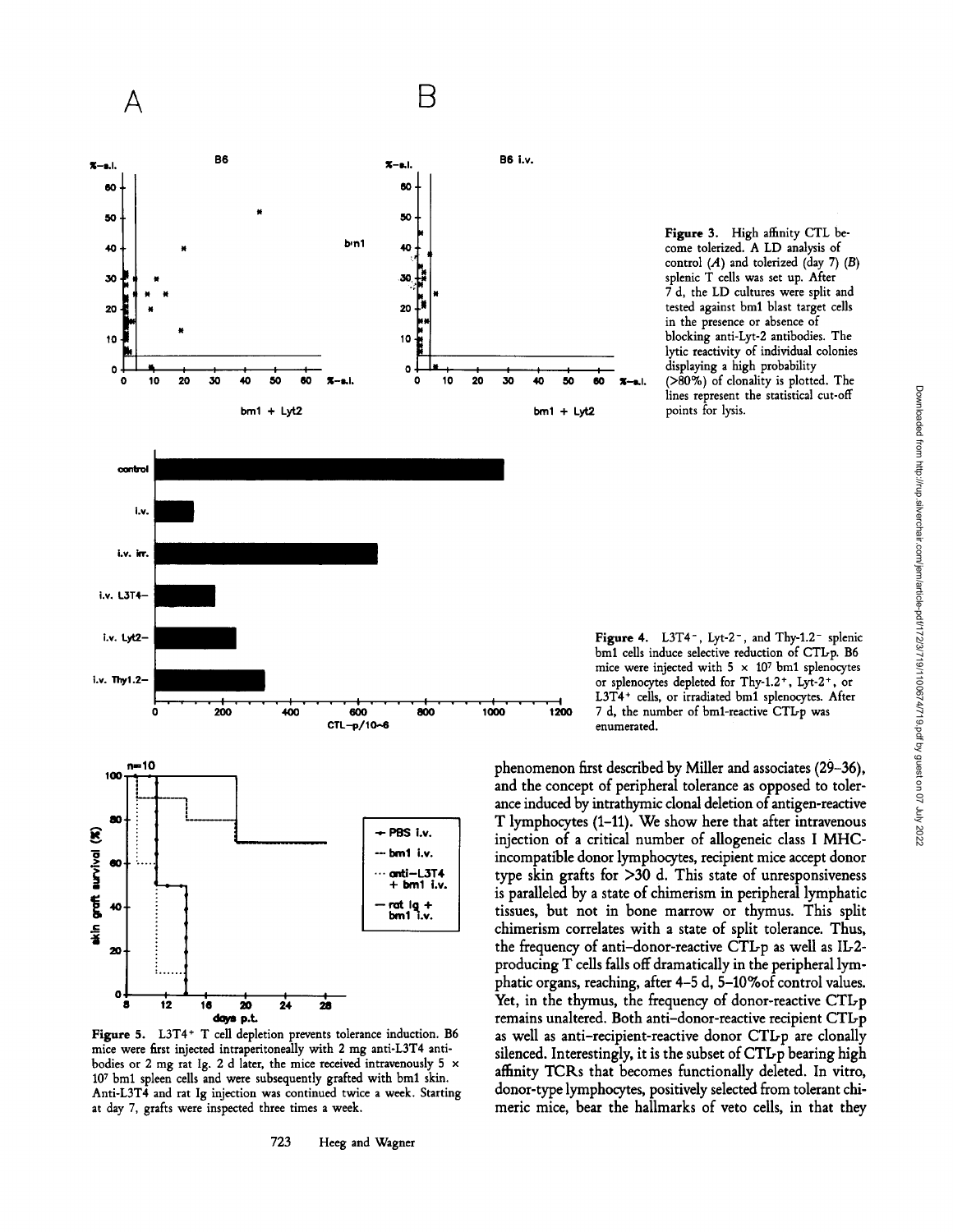| Anti-L3T4<br>injection |                     |                          | $CTL-p$ |               |      |  |  |
|------------------------|---------------------|--------------------------|---------|---------------|------|--|--|
|                        | Rat Ig<br>injection | Anti-bm1<br>tolerization | 1/f     | 95% CL        | p    |  |  |
| No                     | No                  | No                       | 681     | $429 - 1,103$ | 0.55 |  |  |
| No                     | No                  | Yes                      | 12,884  | 7,780-37,464  | 0.83 |  |  |
| Yes                    | No                  | No                       | 488     | 352-795       | 0.99 |  |  |
| Yes                    | No                  | Yes                      | 1,641   | 1,182-2,681   | 0.98 |  |  |
| No                     | Yes                 | No                       | 381     | 275-681       | 0.95 |  |  |
| No                     | Yes                 | Yes                      | 9,045   | 5,561-24,224  | 0.40 |  |  |

Table 1. L3T4\* T Cell Depletion Prevents the Induction of Tolerance to Class <sup>I</sup> MHC Alloantigens

B6 mice were injected intraperitoneally with 2 mg anti-L3T4 antibodies, 2 mg rat Ig, or PBS twice <sup>a</sup> week . As indicated, some mice were further injected intravenously with  $5 \times 10^7$  bm1 spleen cells. The frequency of bm1-reactive CTLp of splenic T cells was determined 7 d later.

Table 2. Effect of CsA during the In Vivo Induction of Tolerance

|     |                   |                              |             | rercent staining cens |                                    |  |  |
|-----|-------------------|------------------------------|-------------|-----------------------|------------------------------------|--|--|
|     |                   | Percent of control frequency |             |                       | Intravenously injected mi          |  |  |
| CsA | B10.A (tolerogen) | bm12 (third party)           |             |                       |                                    |  |  |
|     |                   |                              | Spleen      | 0.5                   | 9.2 (Thy-1.2 <sup>+</sup> , 65.3%) |  |  |
|     | 16                | 87                           | Thymus      | 0.4                   | 0.4                                |  |  |
|     | 23                | 109                          | Mesent.     |                       |                                    |  |  |
| $+$ |                   | 85                           | lymph node  | 0.2                   | 8.4 (Thy-1.2 <sup>+</sup> , 46.9%) |  |  |
|     | 20                | 97                           | Bone marrow | 0.4                   | 0.6                                |  |  |
|     |                   |                              |             |                       |                                    |  |  |

#### B10.BR mice were injected intravenously with  $5 \times 10^7$  B10.A splenocytes. Some mice  $(n = 2)$  received daily 20 mg/kg body weight CsA intraperitoneally. After <sup>7</sup> d, the number of B10.A (tolerogen)- or bm12 (third-party)-reactive CTL-p was determined. The percentages of the frequencies of control animals  $(n = 3)$  are given.

Table 3. Donor Cell Chimerism in Tolerant Mice

| Percent staining cells |                                    |  |  |  |  |  |
|------------------------|------------------------------------|--|--|--|--|--|
| Control mice           | Intravenously injected mice        |  |  |  |  |  |
| 0.5                    | 9.2 (Thy-1.2 <sup>+</sup> , 65.3%) |  |  |  |  |  |
| 0.4                    | 0.4                                |  |  |  |  |  |
|                        |                                    |  |  |  |  |  |
| 0.2                    | 8.4 (Thy-1.2 <sup>+</sup> , 46.9%) |  |  |  |  |  |
| 0.4                    | 0.6                                |  |  |  |  |  |
|                        |                                    |  |  |  |  |  |

B10.BR mice were injected with B10.A spleen cells . After 7 d, the splenocytes, thymocytes, lymph node cells, and bone marrow cells were prepared and stained with a monoclonal FITC-conjugated anti-D<sup>d</sup> antibody and biotin-coupled anti-Thy-1.2 antibodies. After further incubation with streptavidin-PE, the cells were analyzed for red and green fluorescence .

Table 4. Frequency Analysis of Donor Cell-Depleted Host Lymphocytes

| Intravenous<br>tolerization<br>$(\text{day } 0)$ | Donor cell                   |         | B10.A (tolerogen) |      |       | bm12 (third party) |      |  |
|--------------------------------------------------|------------------------------|---------|-------------------|------|-------|--------------------|------|--|
|                                                  | depletion<br>$\frac{day}{?}$ | 1/F     | 95% CL            |      | 1/F   | 95% CL             |      |  |
| No                                               | No                           | 2.979   | 2,085–4,982       | 0.91 | 1.327 | 965-2.098          | 0.99 |  |
| Yes                                              | No                           | >74.435 |                   |      | 1,289 | 888-2.345          | 0.64 |  |
| Yes                                              | Yes                          | 36,381  | 17.017-74.421     | 0.94 | 765   | $505 - 1.582$      | 0.15 |  |

B10.BR mice were injected with B10.A spleen cells . After <sup>7</sup> d, splenocytes were depleted by cell sorting of donor-derived cells, and, subsequently, the frequency of CTL-p was determined with reactivity to either the tolerogen (B10.A cells) or third-party cells (bm12).

specifically block primary activation of CTLp reactive towards the veto cells' own class <sup>I</sup> MHC alloantigens. Since in vivo the donor (veto) cells do not affect the repertoire of maturing thymocytes, we conclude that transfusion of adult mice with class <sup>I</sup> MHC-incompatible lymphocytes leads to a state of peripheral (split) tolerance and thus allows chimerism to be maintained. Why do donor and recipient T cells not reject each other? Peripheral tolerance appears not to be due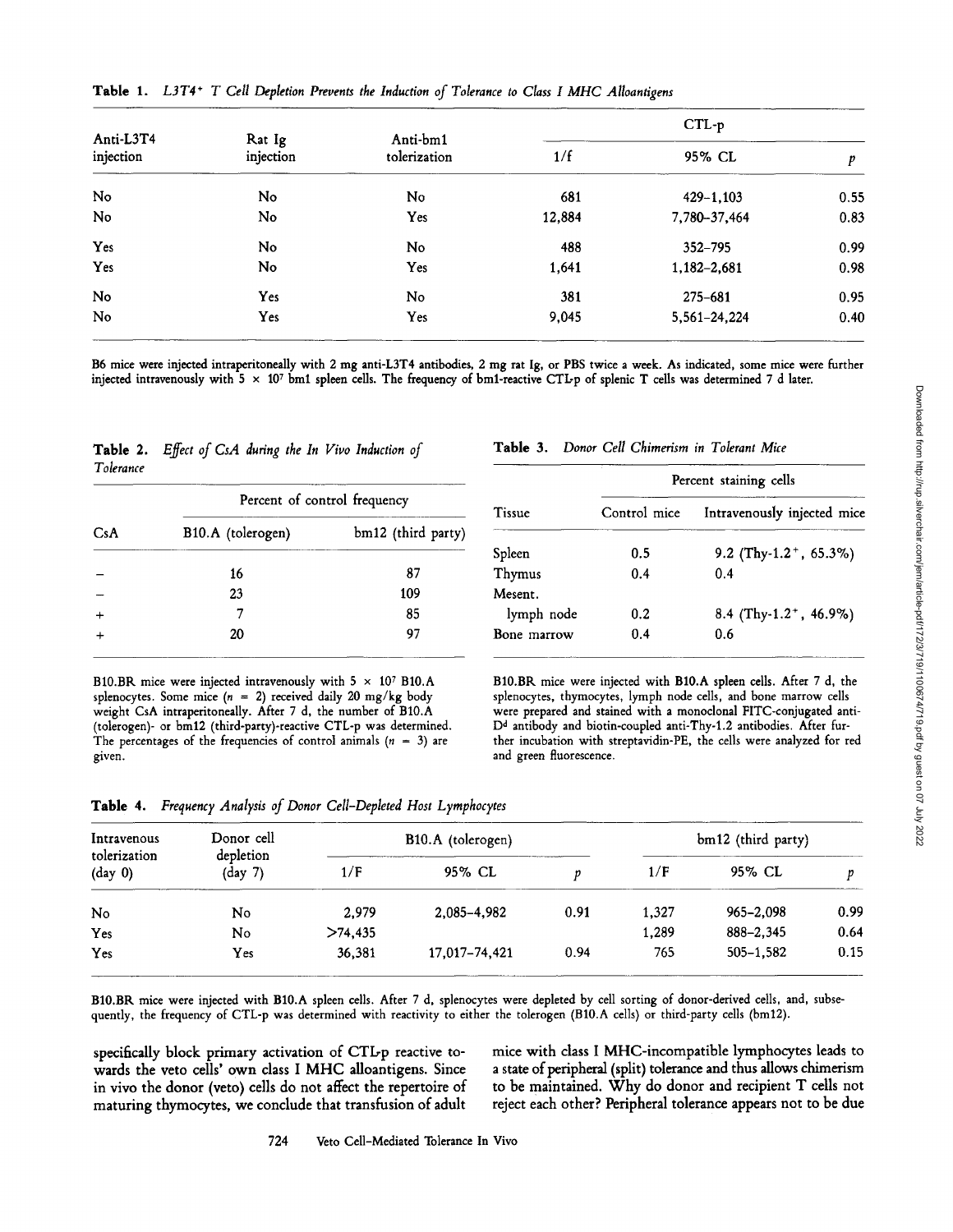

Figure 6. Donor cell chimerism in tolerized mice. B10.BR mice were injected with 5  $\times$  107 B10.A splenocytes. After different time points, spleen cells from tolerized mice were stained with an FITCcoupled anti-D<sup>d</sup> antibody and analyzed with an Epics V cell sorter. Staining of control B10.BR spleen cells was <0.5%.

Table 5. Frequency Analysis of Donor-Derived Lymphocytes from Chimeric (Tolerant) Mice

|                            |                     | $CTL-p$ |              |      |  |  |
|----------------------------|---------------------|---------|--------------|------|--|--|
| Responder<br>cells         | Stimulator<br>cells | 1/F     | 95% CL       |      |  |  |
| <b>B10.A</b>               |                     |         |              |      |  |  |
| (control)<br>Donor-derived | <b>B10.BR</b>       | 762     | 545-1,265    | 0.94 |  |  |
| <b>B10.A</b>               | <b>B10.BR</b>       | 8.843   | 5,454-18,688 | 0.99 |  |  |

B10.BR mice were tolerized by intravenous injection of B10 .A spleen cells. After 7 d, donor-derived cells were positively selected by cell sorting, and subsequently, the frequency of antirecipient (B10 .BR)-reactive CTL-p was enumerated and compared with that of B10.A cells of control mice.

to active suppression, but due to clonal paralysis of antigenreactive Lyt- $2^+$  CTL-p- and IL-2-producing Lyt- $2^+$  T cells. Since donor lymphocytes exhibit clonal anergy to recipient class <sup>I</sup> MHC antigens, yet express in vitro remarkably efficient veto functions, we believe that the reciprocal peripheral tolerance in the adult chimeric mice is caused, and maintained, by veto activity of donor and recipient cells.

Deletion of recipient L3T4+ T cells before pretransplant transfusion abrogates the ability of the recipient to be tolerized (Fig. 5; Table 1). Although establishment of tolerance to class <sup>I</sup> MHC antigens by pretransplant transfusion meets difficulties if the transfused allogeneic lymphocytes in addition are class II MHC incompatible (26, 27, unpublished data), a problem that is overcome by systemic application of anti-L3T4 mAb (27), our data, in addition, imply that recipient L3T4<sup>+</sup> cells are essential for the in vivo development of veto



Figure 7. Donor-derived cells specifically suppress antidonor responses. B10.BR mice were injected intravenously with B10.A spleen cells. After <sup>7</sup> d, the frequency of splenic T cells from control and tolerized mice against the tolerogen (B10.A) and third-party MHC antigens (B6) was tested. A fraction of tolerized spleen cells was further stained with anti Dd antibodies, and donor-derived cells were positively selected with a cell sorter. These cells were mixed 1:1 with splenic T cells from normal nontolerized B10.BR mice and, subsequently, a LD analysis was performed. (A)  $(*)$  Control mouse, f = 1:1,018 (1:711-1,796),  $p = 0.87$ ; (+) tolerized mouse f = 1:7,750  $(1:5,128-1:15,846) p = 0.99; (O) 1:1$  mixture of donor-derived cells and control B10.BR cells. (----) Linear part I of the biphasic LD analysis; frequency estimate, 1:976;  $(\cdots \cdots)$  linear part II of the biphasic LD analysis; frequency estimate, 1:3,138. (B) (\*) Control mouse,  $f = 1:1,110$  (1:815-1:1,739),  $p = 0.97$ ; (+) tolerized mouse  $f = 1:1,302$  (1:950-1:2,071),  $p = 0.99$ ; (O) 1:1 mixture  $f = 1:572$  $(1:416-1:915), p = 0.96.$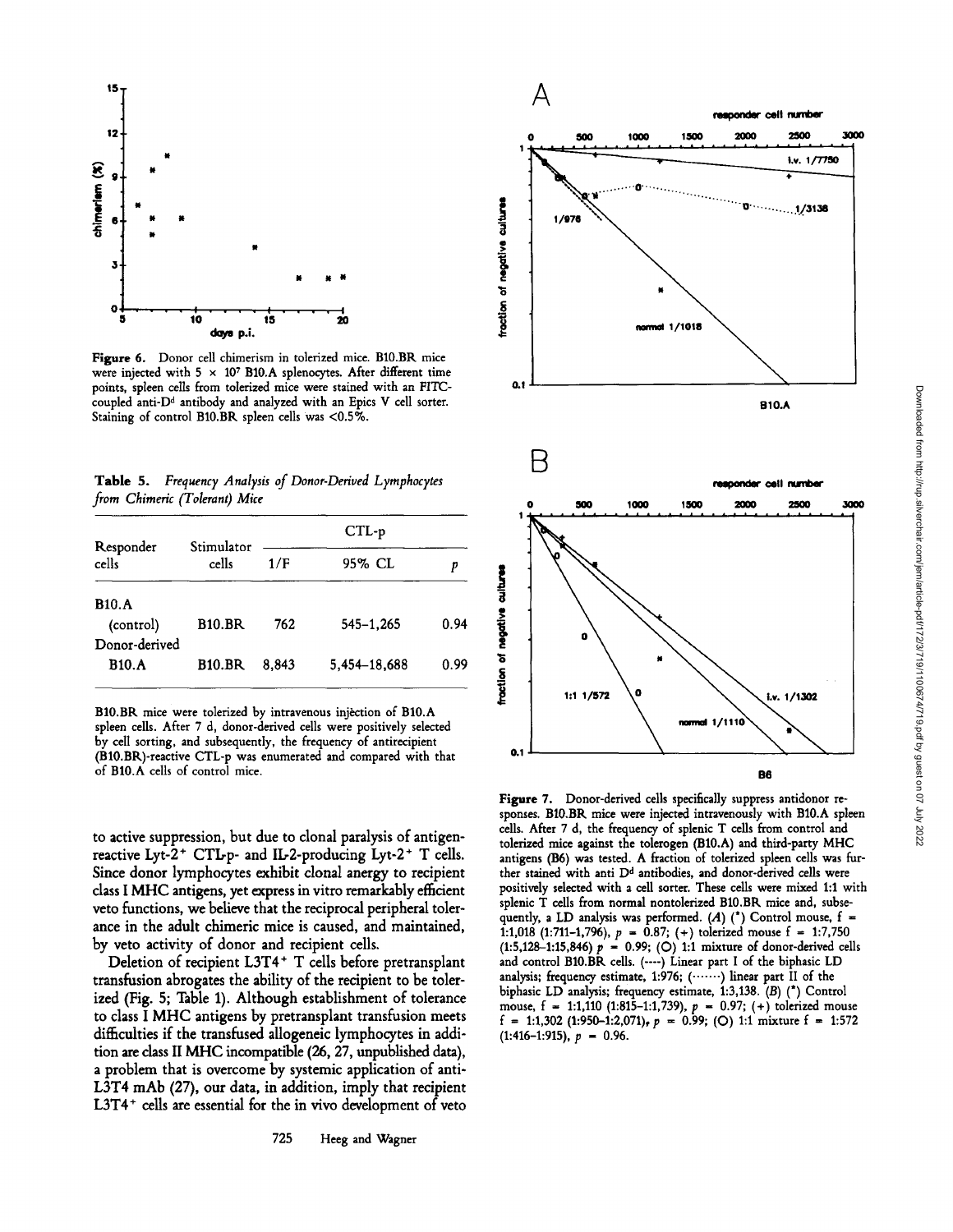|  |  |  |  |  |  |  | Table 6. Donor (B10.A)-Derived Cells, but Not Normal B10.A Cells, Specifically Suppress Anti-B10.A Responses In Vitro |  |
|--|--|--|--|--|--|--|-----------------------------------------------------------------------------------------------------------------------|--|
|--|--|--|--|--|--|--|-----------------------------------------------------------------------------------------------------------------------|--|

|                              | B10.A (tolerogen) |               |      | bm12 (third party) |           |      |
|------------------------------|-------------------|---------------|------|--------------------|-----------|------|
| Responder cells              | 1/F               | 95% CL        | p    | 1/F                | 95% CL    | p    |
| <b>B10.BR</b>                | 1,682             | 1,174-2,966   | 0.94 | 948                | 687-1,529 | 0.59 |
| $B10.BR + B10.A (1:1)$       | 1,833             | $1,327-2,963$ | 0.38 | 362                | 254-575   | 0.79 |
| B10.BR + donor-derived B10.A |                   |               |      |                    |           |      |
| cells $(1:1)$                |                   |               |      |                    |           |      |
| biphasic part I              | 1,619             |               |      | 899                | 619-1.639 | 0.85 |
| biphasic part II             | 6,953             |               |      |                    |           |      |
| B10.BR tolerized             | 7,662             | 4,946-17,000  | 0.97 | 704                | 508-1.149 | 0.79 |

B10.BR mice were injected with B10.A spleen cells. After <sup>7</sup> d, donor-derived cells were positively selected via cell sorting. Splenic T cells from B10.BR mice (line 1) were admixed with spleen cells from B10.A mice (line 2) or B10.A donor-derived cells (line 3) at a ratio of 1:1. These cell populations and splenocytes from tolerized mice (line 4) were subjected to <sup>a</sup> LD analysis . Mixing of donor-derived B10.A cells to normal B10.BR splenic responder cells resulted in a biphasic LD curve when the reactivity against B10.A stimulator cells was analyzed . Biphasic parts <sup>I</sup> and II give the frequency estimates of the linear parts of the respective segment of the LD analysis.

cell-dependent peripheral tolerance. Recipient L3T4+ T cells might interact with MHC class II-expressing donor veto cells directly, or might support the activation of veto functions by actively participating in the in vivo response to class <sup>I</sup> MHC antigens via lymphokine secretion . Assuming the latter, why then is the generation of veto cell activity resistant to the effects of cyclosporine A known to block not only lymphokine transcription and secretion, but also primary activation of resting T cells? In ongoing experiments, we are analyzing whether systemic application of defined recombinant lymphokines such as IIr2 can restore the ability of L3T4+ T cell-deficient adult mice to become tolerized by pretransplant transfusion.

We show that pretransplant transfusion results in <sup>a</sup> state of split tolerance, i.e., high affinity TCRs bearing peripheral, but not thymic, CTLp become functionally deleted. This contrasts to neonatally induced tolerance, in which thymic and bone marrow chimerism develops (9) . Since in the adult mouse chimerism induced by pretransplant transfusion fades with time, an effect that is paralleled by the reappearance of tolerogen-reactive CTIrp and IL2-producing T lymphocyte precursor (IL-2 TL-p) (Fig. 1, C and D), we presently investigate conditions to induce a stable, long-lasting chimerism by bone marrow grafting as well.

In the model system of neonatal tolerance, removal of donorderived cells revealed the existence of anti-donor-reactive T cells (10, 11, 51) . No evidence for active suppression was obtained in the model system detailed here (Table 4). Yet, unlike naive donor type cells, donor type cells selected 7 d after transfusion efficiently vetoed primary CTL responses in vitro (Fig. 7; Table 6), as if they were enriched for veto cells. Obviously, these cells are the candidates for the cells that adoptively transferred tolerance in vivo, as recently reported by Martin and Miller (28) .

Since there is evidence that in vitro veto cells do not clonally delete antigen-reactive T cells, but rather induce paralysis that can be overcome within time (unpublished data), we anticipate the continuous existence of clonally silenced CTL-p in adult mice transfused with class <sup>I</sup> MHC-incompatible splenic cells. The availability of TCR-transgenic mice  $(7, 8)$  will allow us to experimentally approach this question. There is already evidence that neonatal tolerization for reactivity to Mls antigens phenotypically abolishes anti-Mls reactivity in vitro and in vivo without clonally deleting the respective  $V\beta$ -bearing lymphocytes (52) .

Even though there are numerous indications that pretransplant transfusion can induce specific immunosuppression rather than sensitization (20-28), the results presented here provide compelling evidence that pretransplant transfusion-induced peripheral tolerance to class <sup>I</sup> MHC antigens is associated with the in vivo activation and selection of remarkably efficient veto cells. Opposing thymic deletion of antigen-reactive T cells as <sup>a</sup> basis for negative selection of maturing T lymphocytes (4-8), veto cells operating in peripheral tolerance clonally appear to silence mature Lyt- $2^+$  T cells. If so, then the in vivo induction and maintenance of tolerance to MHC class <sup>I</sup> antigens by veto cells might represent <sup>a</sup> paradigm for natural peripheral tolerance to self-antigens not present in the thymus. Accordingly, veto cells control the reactivity towards endogenously produced proteins and peptides, and might thus be further involved in immunoregulatory networks . On the other hand, pretransplant transfusion represents a gentle procedure to "open the window" of unresponsiveness in adult mice for the establishment of conditions for inducing a stable chimerism that then would imply an indefinitive state of transplantation tolerance against foreign MHC alloantigens.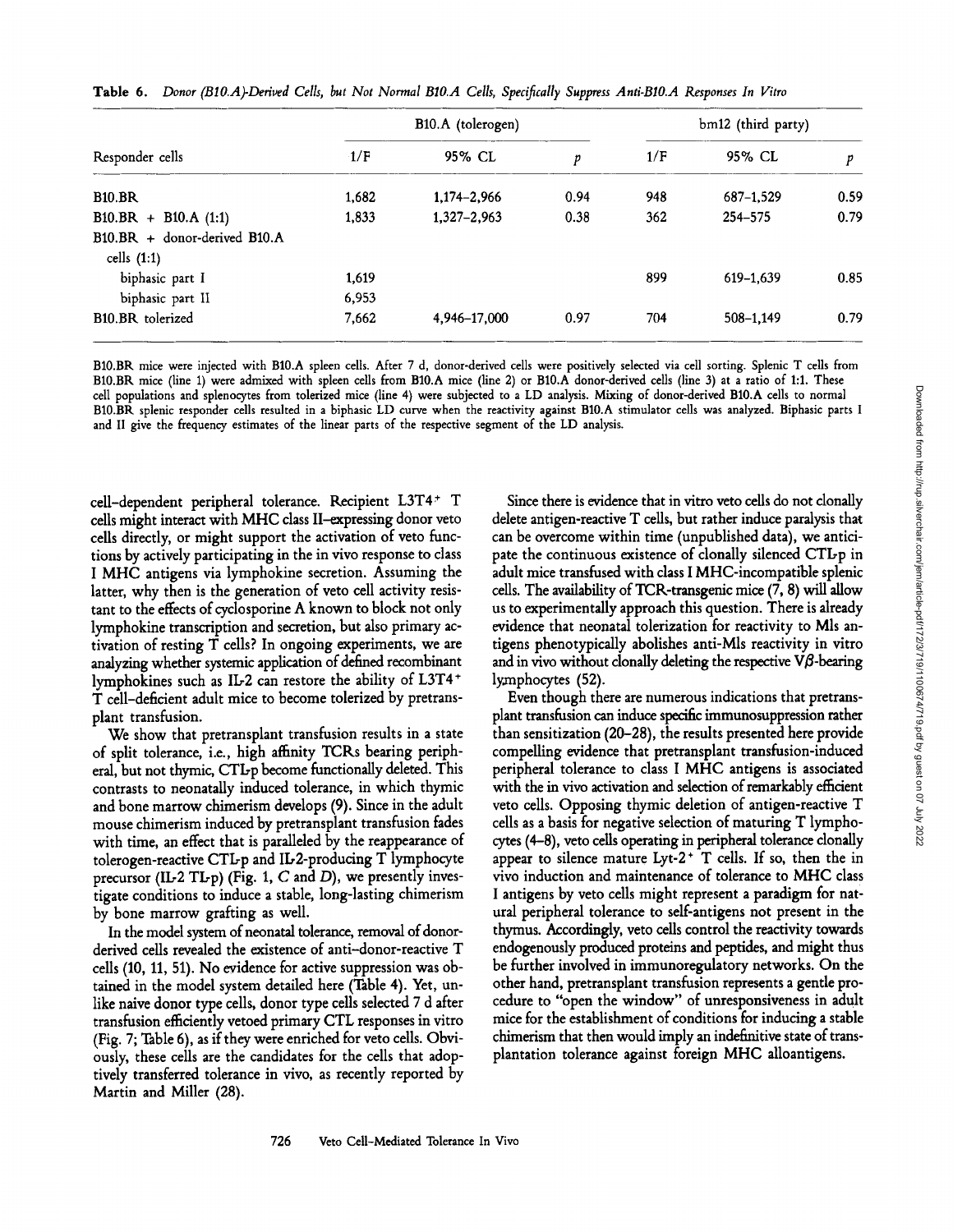We thank Mrs. Sylvia Bendigs, Birgit Deeg, and Carmen Blum for their skilled experimental help. We also thank Dr. Peter Conradt for operating the cell sorter, and Mrs. R. Mahmoudi for typing the manuscript .

This work was supported by the Sonderforschungsbereich 322.

Address correspondence to Klaus Heeg, Institute of Medical Microbiology and Hygiene, Technical University of Munich, Ismaninger Str. 22, D-8000 Munich, FRG.

Received for publication 7 November 1989 and in revised form 22 May 1990.

## References

- 1. Nossal, G.J.V. 1983. Cellular mechanisms of immunologic tolerance. Annu. Rev. Immunol. 1:33.
- 2. Streilein, J.W. 1979 . Neonatal tolerance: towards an immunological definition of self. Immunol. Rev. 46:125.
- 3. Kappler, J.W., U. Staerz, J. White, and P. Marrack. <sup>1988</sup> . Selftolerance eliminates T cells specific for Mls-modified products of the major histocompatibility complex. Nature (Lond.). 332:35
- 4. MacDonald, H.R., R. Schneider, K. Lees, R.C. Howe, H. Acha-Orbea, R.M. Festenstein, R.M. Zinkernagel, and H. Hengartner. 1988. T-cell receptor  $V\beta$  use predicts reactivity and tolerance to Mls<sup>2</sup>-encoded antigens. Nature (Lond.). 332:40.
- 5. White, J., A. Herman, A.M. Pullen, R. Kubo, J.W. Kappler, and P. Marrack. 1989. The V $\beta$ -specific superantigen Staphylococcal enterotoxin B: stimulation of mature T cells and clonal deletion in neonatal mice. Cell. 56:27.
- 6. MacDonald, H.R., T. Pedrazzini, R. Schneider, J.A . Louis, R.M. Zinkernagel, and H. Hengartner. <sup>1988</sup> . Intrathymic elimination of Mls<sup>2</sup>-reactive (V $\tilde{\beta6}^*$ ) cells during neonatal tolerance induction to Mls<sup>2</sup>-encoded antigens. J. Exp. Med. 167:2005.
- 7. Kisielow, P., H. Bluthmann, U.D. Staerz, M. Steinmetz, and H. von Boehmer. 1988. Tolerance in T-cell-receptor transgenic mice involves deletion of nonmature CD4'8' thymocytes. Nature (Lond.). 333:742 .
- 8. Sha, WC., C.A. Nelson, R.D. Newberry, D. Kranz, J.H. Russell, and D.Y. Loh. 1988. Positive and negative selection of an antigen receptor on T cells in transgenic mice. Nature (Lond.). 336:73.
- 9. Nossal, GJV, and B.L . Pike. 1981. Functional clonal deletion in immunological tolerance to major histocompatibility complex antigens. Proc. Natl. Acad. Sci. USA. 78:3844.
- 10. Stockinger, B. 1984. Cytotoxic T-cell precursor revealed in neonatally tolerant mice. Proc. Natl. Acad. Sci. USA. 81:220.
- <sup>11</sup> . Heeg, K., and H. Wagner. <sup>1985</sup> . Analysis of immunological tolerance to major histocompatibility complex antigens. I. High frequencies of tolerogen-specific cytotoxic T lymphocyte precursors in mice neonatally tolerized to class <sup>I</sup> major histocompatibility complex antigens. Eur. J. Immunol. 15:25.
- 12. Lafferty, K.J., L. Andrus, and S.J. Prowse. 1980. Role of lymphokine and antigen in the control of specific T cell responses. Immunol. Rev. 51:279.
- 13. MacDonald, H.B. 1986. T-cell activation. Annu. Rev. Cell Biol.  $2:231$
- 14. Mueller, D.L., M.K. Jenkins, and R.H. Schwartz. 1989. Clonal expansion versus functional clonal inactivation: a costimulatory signalling pathway determines the outcome of T cell antigen receptor occupancy. Annu. Rev. Immunol. 7:445.
- 15. Ildstad, S.T., and D.H. Sachs. 1984. Reconstitution with syngeneic plus allogeneic or xenogeneic bone marrow leads to specific acceptance of skin allografts or xenografts. Nature (Lond.). 307:168.
- 16. Auchincloss, H., and D. Sachs. 1983. Mechanisms of tolerance in murine bone marrow chimeras: I. Non-specific suppression ofalloreactivity by spleen cells from early but not late chimeras. Transplantation (Baltimore). 36:436 .
- 17. Slavin, S., S. Strober, Z. Fuks, and S.J. Kaplan. 1977. Induction of specific transplantation tolerance using fractionated total lymphoid irradiation in adult mice: long term survival of allogeneic bone marrow and skin grafts. J. Exp. Med. 146:34.
- 18. Mayumi, H., K. Himeno, T. Shin, and K. Nomoto. 1985. Drug-induced tolerance to allografts in mice. IV. Mechanisms and kinetics of cyclophosphamide-induced tolerance. Transplantation (Baltimore). 39:209.
- <sup>19</sup> . Many, A., and R.S. Schwartz . 1970. On the mechanism of immunological tolerance in cyclophosphamide-treated mice. Clin. Exp. Immunol. 6:87.
- <sup>20</sup> . Van der Kwast, TH., A.J .J . Binanchi, H. Bril, and R. Benner. 1981. Suppression of antigraft immunity by preimmunization. I. Kinetic aspects and specificity. Transplantation (Baltimore). 31 :79.
- 21. Faustman, D., P. Lacy, J. Davie, and V. Hauptfeld. 1982. Prevention of allograft rejection by immunization with donor-blood depleted of la-bearing cells. Science (Wash. DC). 217:157 .
- 22. Sigal, D.P., D. Ludwin, and M.A. Blajchman. 1985. Blood transfusion and renal transplantation. Br. J. Haematol. 61:595.
- 23. Rammensee, H.G., P.J. Fink, and M.J. Bevan. 1984. Functional clonal deletion of class <sup>I</sup> specific cytotoxic T lymphocytes by veto cells that express antigen. J. Immunol. 133:2390.
- 24. Rammensee, H.G., and M.J. Bevan. 1987. Mutual tolerization of histoincompatible lymphocytes. Eur. J. Immunol. 17:893.
- 25. Sano, S., T. Suda, J.H. Qian, S. Sato, R. Ikegami, T. Hamaoka, and H. Fujiwara. 1987. Abrogation of the capacity of delayedtype hypersensitivity responses to alloantigens by intravenous injection of neuraminidase-treated allogeneic cells. J. Immunol. 139:3652.
- <sup>26</sup> . Kast, W.M., E. van Twuyver, R.J .D. Mooijaart, M. Verveld, A.G.A . Kamphuis, C.J .M. Melief, and L.P. de Waal. 1988. Mechanism of skin allograft enhancement across an H-2 class I mutant difference. Evidence for involvement of veto cells. Eur. J. Immunol. <sup>18</sup> :2105.
- 27. Rammensee, H.G., and D. Hügin. 1989. Masking of veto function in vivo by activated CD4' T lymphocytes. Eur. J. Immunol. 19 :643 .
- 28. Martin, D.R., and R.G. Miller. 1989. In vivo administration ofhistoincompatible lymphocytes leads to rapid functional de-